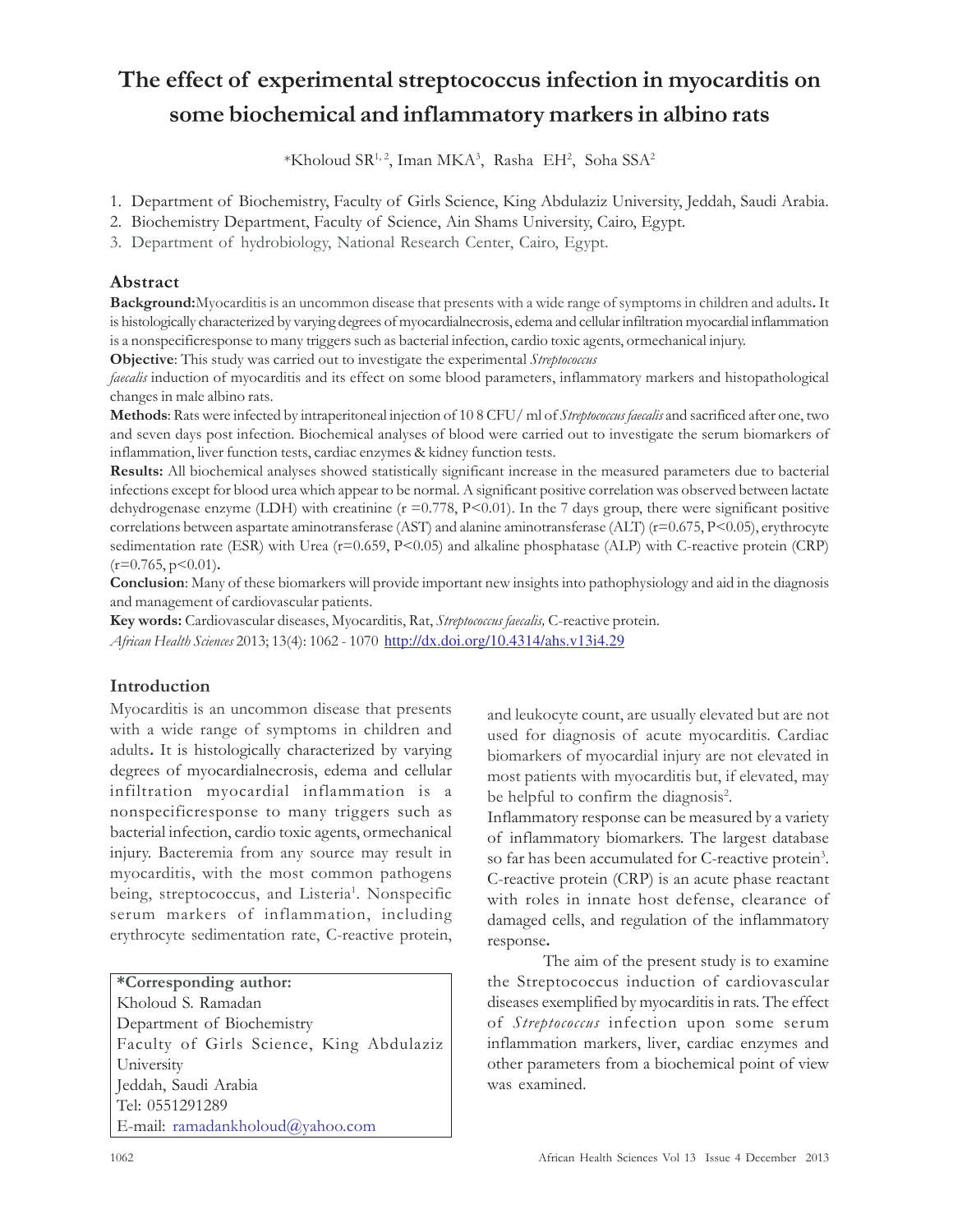# Methods

## Animals

Ten weeks old male Swiss albino rats (n=40) weighing 150-200 g were maintained on a diet of ad libitum and tap water. These experiments have been approved by Ain Shams University committee on the use and care of Laboratory animals. After 2-weeks as a conditioning period, the animals were randomly distributed into 2 groups.

One group (n=10) was treated as a control group, left without injection. The other group (n=30) was treated as the experimental group, anesthetized with ketamine, and were intraperitoneal injected with a fresh culture of Streptococcus faecalis. Rats were sacrificed after 1, 2 and 7 days from infection with bacteria.

## Bacterial source

The organism used was (Enterococcus faecalis: reference strain with ATCC: 29212).

This strain was supplied from the faculty of veterinary medicine, Cairo University at

Giza. The organism was grown for 18 hours at 37°C in glucose broth medium (Enriched media) and aliquots of the initial culture were inoculated into fresh media with 15 % glycerol for storing and frozen at -20  $^{\circ}$ C until used. Frozen aliquots were thawed, kept at 37 °C for 6 hours, and subcultured in fresh media for 18 hours prior to injection. The bacteria were cultured to approximately CFU/ml. Estimations of cell density were determined by measuring the absorbance at 620 nm and verified by plate counts. Quantitation of cultures was done by serial dilutions & plates were counted after overnight incubation with a bright light source. A fresh culture of bacteria was prepared (24 hours culture) and 1 ml of this culture was injected in the experimental group.

# Infection with Bacteria and sample collection

Rats were infected by intraperitoneally injection of 10<sup>8</sup> CFU/ ml of bacterial strain suspended in 1ml of glucose broth medium. Blood was collected from the retro orbitalsinus for analysis of early blood clearance of bacteria. The samples were clotted,

Centrifuged at 4000g for10 minutes, and stored at - 70°C. Samples were stored at this temperature until assayed.

The separated serum was assayed for C-reactive protein by latex agglutination method<sup>4</sup>, using accurate creative protein reagent latex test diagnostic kit (Labcare Diagnostics India Pvt Ltd). Leucocytes count and erythrocyte sedimentation rate (ESR) were carried out using the method adapted by Simmons and Bernard<sup>5</sup>. Aspartate aminotransferase (AST), alanine aminotransferases (ALT) and alkaline phosphate (ALP) activities were measured using QCA kits (Quimica Clinica Aplicada S.A. kits. Aspartado, Amposta, Spain) (Reitman and Frankel; Belfield and Goldberg<sup>6, 7</sup>. Creatine phosphokinase (CPK), lactate dehydrogenase (LDH) activity and urea, creatinine and uric acid level were assayed using Span diagnostic kits.

# Histopathological diagnosis of myocardial infarction

Autopsy samples were taken from the liver and heart of rats in different groups and fixed in 10 % formal saline for 24 hours. Washing was done in tap water then serial dilutions of alcohol (methyl, ethyl and absolute ethyl) were used for dehydration.

Specimens were cleared in xylene and embedded in paraffin at 56 °C in hot air oven for 24 hours. Paraffin bees wax tissue blocks were prepared for sectioning at 4 microns by slide microtome. The obtained tissue sections were collected on glass slides, deparaffinized and stained by hematoxylin and eosin stains<sup>8</sup> for histopathological examination through the light microscope.

# Statistical analysis

Data were presented as mean  $\pm$  S.D. (standard deviation). Differences among all groups were assessed using a one-way analysis of variance (ANOVA) to determine significant differences between the mean values at the 95% confidence level followed by the Duncan multiple comparison test as a *post hoc* test. Pearson's correlation coefficients were used to describe the association between different serum parameters that were measured in this study. The analyses were made using the Statistical Package for Social Sciences Software (SPSS, version 16). A *p*-value less than 0.05 were considered statistically significant.

# Results

This study was performed on four groups of rats; each group is composed of ten rats

 $(n= 10)$ . Three of the four groups were injected by Streptococcus faecalis and the fourth group was treated as control group and was injected by saline. All rats in the experimental three groups developed myocarditis. This was proved, after sacrificing the animals on different intervals of time (after 1 day, 2 days and 7 days), through a series of biochemical, molecular and histological investigations. However, the animals infected with bacteria showed no signs of illness that can be investigated exteriorly.

# Biochemical analyses of Blood Biomarkers of inflammation

Biochemical changes which are associated with inflammation are summarized in figure 1. CRP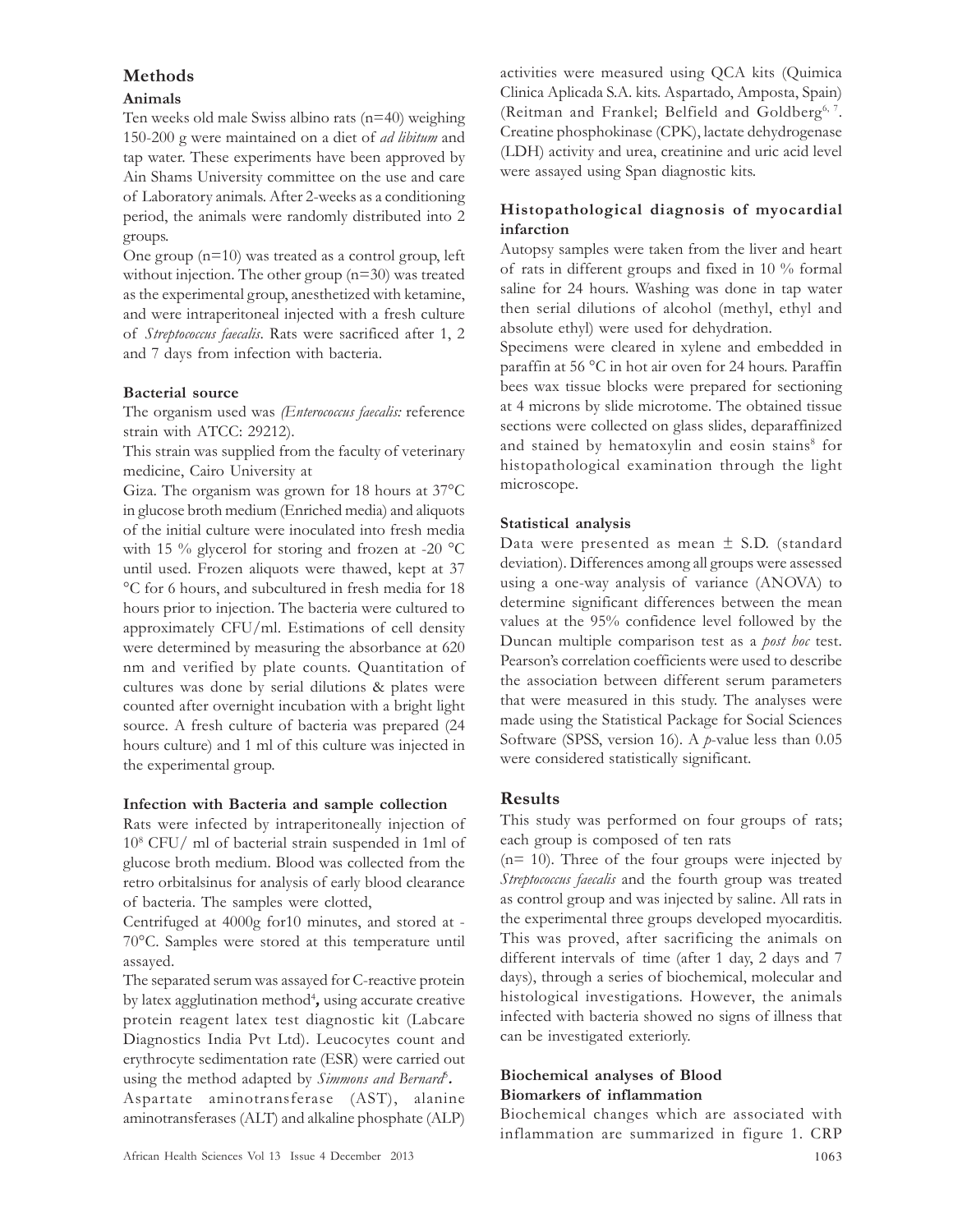concentrations were markedly elevated with maximal values 94.8<sup>±</sup> 3.79 at 1 day after injection. This corresponds to about 16 fold increase compared with control levels (figure 1). The ESR levels usually increased at 24 hr post injection ( $P < 0.0001$ ).

After 2 days and 7 days, the ESR concentration was decreased but the values are still higher than control. Absolute WBC counts were significantly elevated at 1 week after injection.

#### Biochemical markers of liver

Changes in liver enzymes levels due to bacterial infections are reported in table 1.The serum AST and ALP activities of rats treated with bacteria were significantly higher  $(P \le 0.0001)$  than the control. A rise in AST is due to cellular injury in liver that may increase AST level in serum. The ALP activities of infected rats were also significantly higher (P<0.0001) than those in control rats. A rise in ALP activities has been linked with an increased osteoblastic activity and lack of bile flow. Moreover, there was a trend towards a statistically significant elevation of serum ALT activity by 1 day. Between 2 days and 7 days, the activity returned to decrease. ALT is principally found in the liver and is regarded as being more specific than AST for detecting liver cell damage. The lower ALT values in rats indicate liver function improvement brought by bacteria. Hepatocytes play a major role in absorbing and metabolizing many toxic chemicals. They are therefore liable to injury by various chemicals, including food.



Figure 1: Changes in blood inflammation biomarkers of different studied groups at different intervals of time after bacterial injection

| Parameters/ Groups | $\overline{\text{AST}(U/L)}$  | ALT(U/L)                     | ALP(U/L)                    |
|--------------------|-------------------------------|------------------------------|-----------------------------|
| N.C                |                               |                              |                             |
| Mean $\pm$ S.D     | $44.5 \pm 3.4^{\circ}$        | $22.6 \pm 2.59$ <sup>a</sup> | $131 \pm 12.9^{\circ}$      |
| Range              | $(42 - 46)$                   | $(20 - 24)$                  | $(122 - 140)$               |
| 1 Day              |                               |                              |                             |
| Mean $\pm$ S.D     | $117.5 \pm 4.03^b$            | $34.8 \pm 3.2^{\mathrm{b}}$  | $220 \pm 11.8$ <sup>b</sup> |
| Range              | $(114 - 120)$                 | $(32 - 37)$                  | $(212 - 229)$               |
| Change $\%$        | 164%                          | 53.9%                        | $67\%$                      |
| 2 Days             |                               |                              |                             |
| Mean $\pm$ S.D     | $158.9 \pm 3.8$ <sup>c</sup>  | $17.6 \pm 1.8$ <sup>c</sup>  | $130.7 \pm 13^{\circ}$      |
| Range              | $(156 - 161)$                 | $(16-18)$                    | $(120 - 140)$               |
| Change $\%$        | 257%                          | 22.12%                       | $-0.68%$                    |
| 7 Days             |                               |                              |                             |
| Mean $\pm$ S.D     | $317.6 \pm 20.6$ <sup>d</sup> | $11.4 \pm 3.5$ <sup>d</sup>  | $125.6 \pm 6.7^{\circ}$     |
| Range              | $(302 - 332)$                 | $(8.8 - 13.9)$               | $(120 - 130)$               |
| Change $\%$        | 613.7%                        | $49.5\%$                     | $-4.55\%$                   |
| F-ratio            | $113.7***$                    | 119.38***                    | $155.8***$                  |
| LSD                | 41                            | 5                            | 0.9                         |

|  |  | Table 1: Serum liver profile of control healthy rats and infected rats (Data are presented as mean $\pm$ S.D) |  |  |
|--|--|---------------------------------------------------------------------------------------------------------------|--|--|
|--|--|---------------------------------------------------------------------------------------------------------------|--|--|

Similar characters denote insignificance between groups. \*\*\* denote statistical significance at  $p$ <0.001. The mean difference is significant at p<0.05.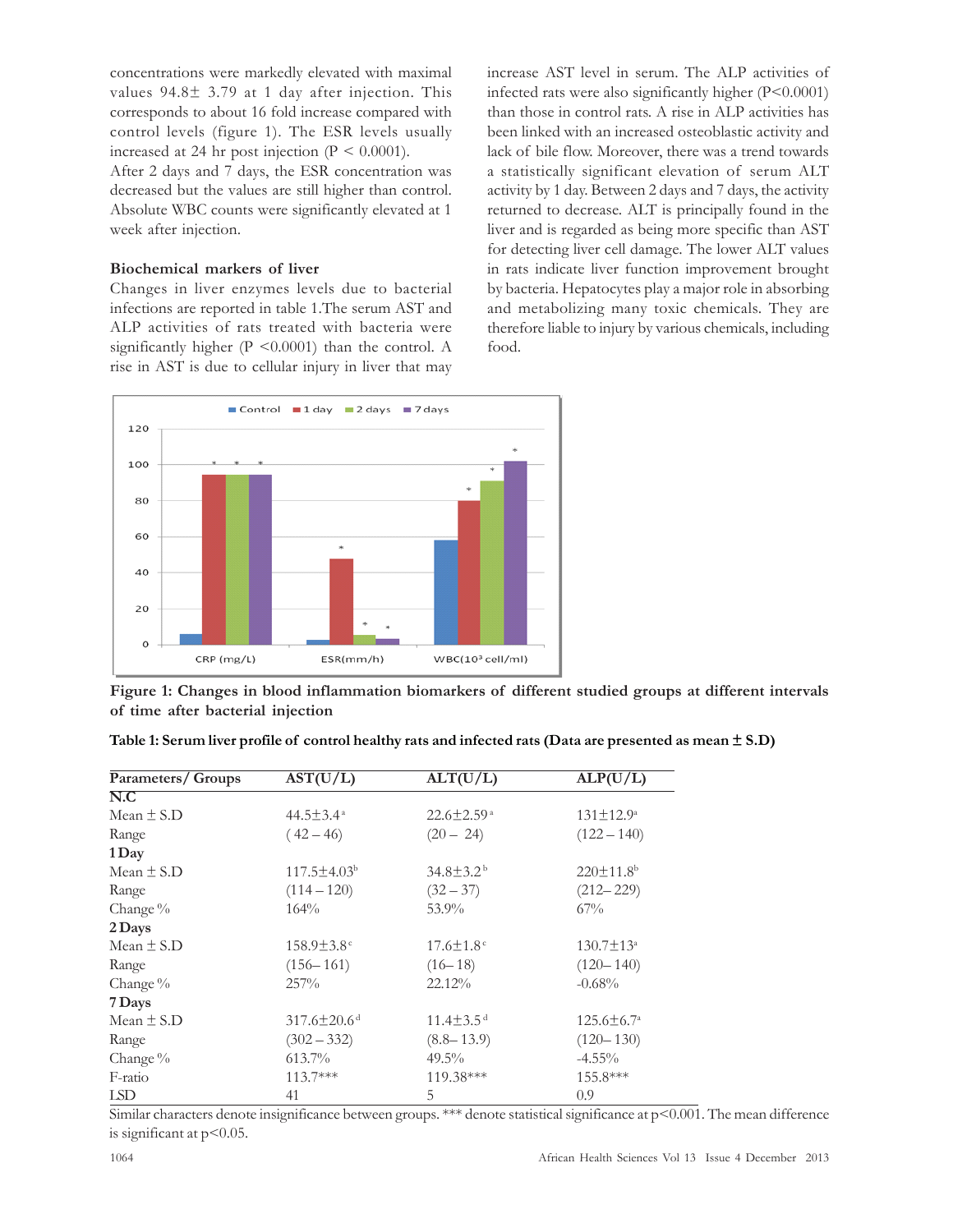#### Cardiac Biomarker Enzymes

Animals treated with bacteria produced a significant  $(P < 0.01)$  increase in the level of CPK and LDH as compared with the rats in control group, table 2. Elevated levels of LDH usually indicate some type of tissue damage. Also, elevated levels of CPK represent a mark for myocardial damage. LDH and CPK levels typically were raised as the cellular destruction begins, peak after some time period, and then begin to fall.

#### Biochemical markers of kidney

There was no significant difference in serum urea concentration measured at time 24h between experimental (bacterial treated) and control group of rats (13.87  $\pm$  0.88 mg/dl vs. 15.35  $\pm$  1.8 mg/dl,  $P > 0.05$ ). The serum urea concentration remained almost unchanged at 2 days and 7 days post infection  $(16.82 \pm 1.3 \text{ and } 15.22 \pm 0.88 \text{ mg/dl, at } 2 \text{ days and }$ 7 days post infection, respectively), table 3. In contrast, there was a trend toward an elevation of serum creatinine and uric acid (UA) levels after 1 day that became pronounced and statistically significant after 2 days. After 7 days, the levels returned to normal. This indicates that the animal's kidney was not affected.

Table 2: Serum Heart profile of control healthy rats and infected rats (Data are presented as mean  $\pm$  S.D)

| Parameters/Groups | CPK(U/L)                      | LDH $(U/L)$                   |
|-------------------|-------------------------------|-------------------------------|
| N.C               |                               |                               |
| Mean $\pm$ S.D    | $200\pm8.8^{\circ}$           | $398.9 \pm 27^{\circ}$        |
| Range             | $(193.6 - 206.3)$             | $(378.9 - 418.8)$             |
| 1 Day             |                               |                               |
| Mean $\pm$ S.D    | $520 \pm 16.4^b$              | $603.7 \pm 15.1$ <sup>b</sup> |
| Range             | $(508.7 - 532.2)$             | $(592.8 - 614.5)$             |
| Change $\%$       | 160%                          | 51.3%                         |
| 2 Days            |                               |                               |
| Mean $\pm$ S.D    | $605\pm26.7$ c                | $718.5 \pm 12.5$              |
| Range             | $(586.5 - 624.8)$             | $(709.5 -4.72)$               |
| Change %          | 202%                          | 80%                           |
| 7 Days            |                               |                               |
| Mean $\pm$ S.D    | $783.3 \pm 21.5$ <sup>d</sup> | $849.4 \pm 42.7$ <sup>d</sup> |
| Range             | $(767.8 - 798.7)$             | $(818.8 - 879.9)$             |
| Change %          | 291%                          | 112.9%                        |
| F-ratio           | $156.3***$                    | 487.5***                      |
| <b>LSD</b>        | 85.2                          | 114.8                         |

Similar characters denote insignificance between groups. \*\*\* denote statistical significance at p<0.001. The mean difference is significant at  $p<0.05$ .



Figure 2: Correlation study between LDH and Creatinine in 1 day group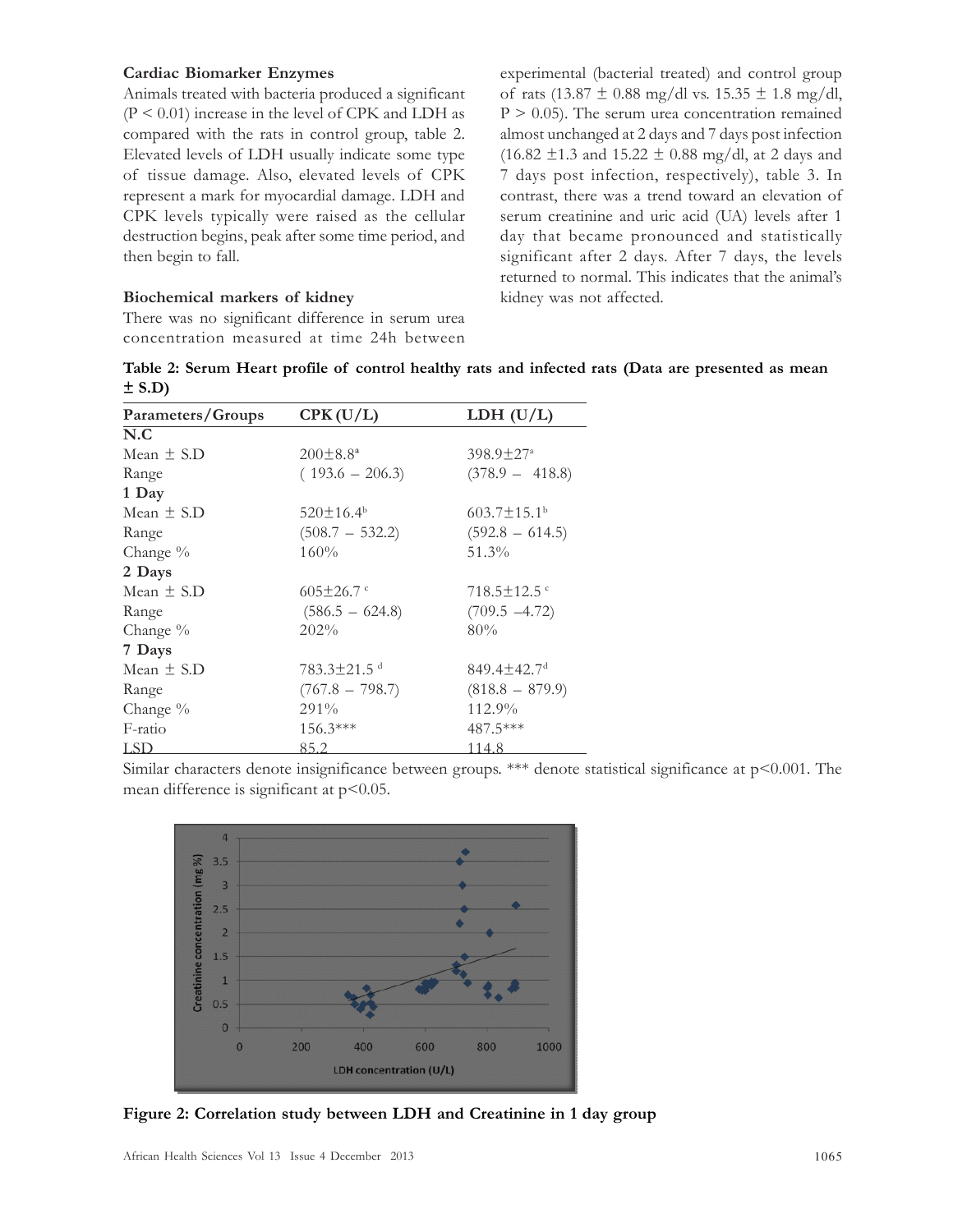| Parameters/    | CPK(U/L)                | LDH(U/L)                      |
|----------------|-------------------------|-------------------------------|
| Groups         |                         |                               |
| N.C            |                         |                               |
| $Mean + SD$    | $200 \pm 8.8^a$         | $398.9 \pm 27$ <sup>a</sup>   |
| Range          | $(193.6 - 206.3)$       | $(378.9 - 418.8)$             |
| 1 Day          |                         |                               |
| Mean $\pm$ S.D | $520 \pm 16.4^{\circ}$  | $603.7 \pm 15.1$ <sup>b</sup> |
| Range          | $(508.7 - 532.2)$       | $(592.8 - 614.5)$             |
| Change %       | 160%                    | 51.3%                         |
| 2 Days         |                         |                               |
| Mean $\pm$ S.D | $605 \pm 26.7$          | $718.5 \pm 12.5$ <sup>c</sup> |
| Range          | $(586.5 - 624.8)$       | $(709.5 - 4.72)$              |
| Change %       | 202%                    | 80%                           |
| 7 Days         |                         |                               |
| Mean $\pm$ S.D | 783.3±21.5 <sup>d</sup> | 849.4±42.7ª                   |
| Range          | $(767.8 - 798.7)$       | $(818.8 - 879.9)$             |
| Change %       | 291%                    | 112.9%                        |
| F-ratio        | $156.3***$              | 487.5***                      |
| LSD            | 85.2                    | 114.8                         |

Similar characters denote insignificance between groups. \*\* denote statistical significance at p<0.01. \*\*\* denote statistical significance at  $p < 0.001$ . The mean difference is significant at  $p < 0.05$ .

The current study revealed that in the first group (1 day), there was a significant positive correlation between LDH and creatinine ( $r = 0.778$ , at P<0.01). This correlation was represented in figure (2), ESR with Urea ( $r=0.659$ , at P<0.05), shown in figure 3. In the 7 days group, there were significant positive correlations between AST and ALT (r=0.675, P<0.05), shown in figure 4 and ALP with CRP( $r=0.765$ , at  $p<0.01$ ), as shown in figure 5.



Figure 3: Correlation study between urea and ESR in 2 days group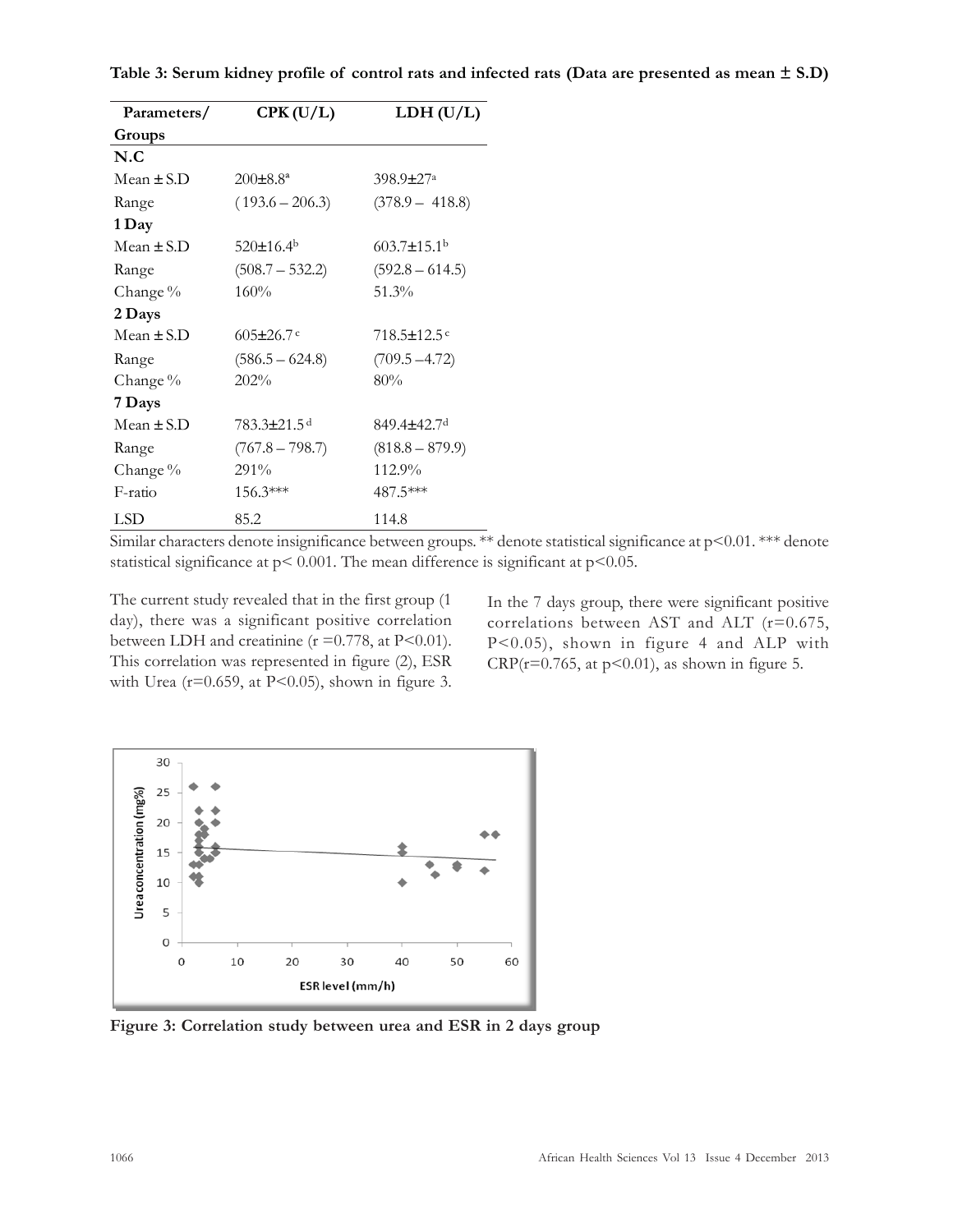

Figure 4: Correlation study between ALT and AST in 7 days group



Figure 5: Correlation study between ALP and CRP in 7 days group



Figure 6: Histological appearance of liver sections stained with Haematoxylin and Eosin of: (A) Massive number of inflammatory cell infiltration in the portal area after one day from infection. (B)dilation and congestion in the portal vein (pv) and dilationof bile duct (bd) with periductal inflammatory cells infiltration after one day from infection. (C)Apoptosis (a) and mild fatty change (f) in hepatocytes after bacterialinfection by two days. (D) thickening of the hepatic capsule (c) and infiltrated byinflammatory cells and fibrin threads after seven days from infection.(E)Apoptosis inmost of hepatocytes (a).(F) Dilation in the portal vein (pv) with inflammatory cells infiltration (m) in the portal area surrounding the bile duct (o) after seven days frominfection.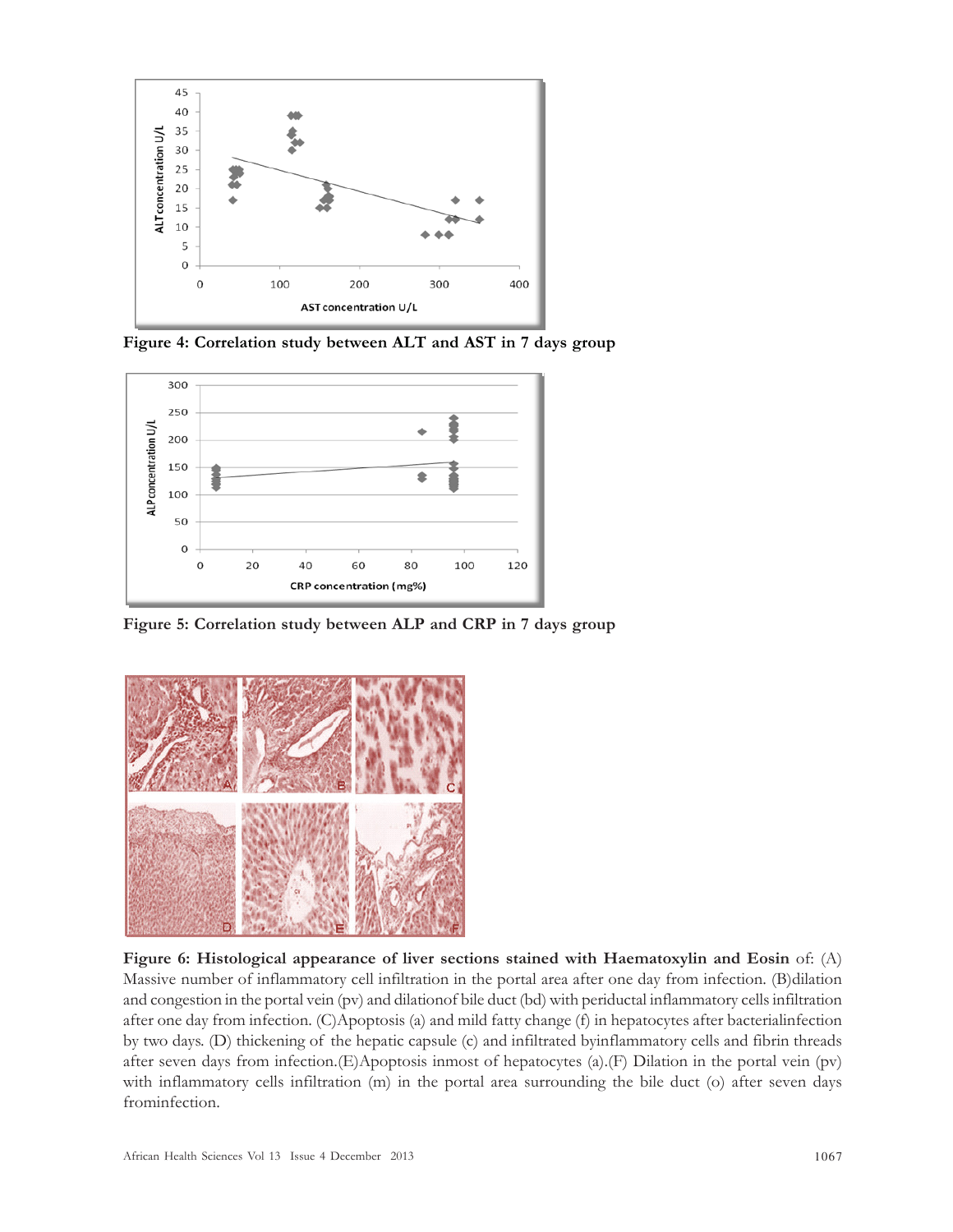

Figure 7: Histological appearance of heart sections stained with Haematoxylin and Eosin of: (A) Infected heart rat after one day showing focal hemorrhages in between the myocardial bundles (h). (B) infected rat after two days showing degeneration of myocardial muscle cells (m). (C) focal hemorrhages (h) in between the myocardial bundles after bacterial infection by two days. (D) infected rat showing inflammatory cells infiltration (arrow) in between myocardial bundles (m) after bacterial infection by seven days.

## **Discussion**

Bacteremia from any source may result in myocarditis, with the most common pathogens being, streptococcus, and Listeria<sup>1</sup>. The present study was concerned with bacterial myocarditis associated with biochemical changes induced in rats experimentally infected with Streptococcus faecalis. The experiment was carried out on four groups of rats, each group is composed of ten rats  $(n=10)$ . Three of the four groups were injected by S. Faecal is intraperitoneally and the fourth group was treated as control group and was injected by saline. All rats in the experimental three groups developed myocarditis. This was proved, after sacrificing the animals on different intervals of time (after 1 day, 2 days and 7 days), through a series of biochemical and histological investigations. These investigations were carried out on different intervals of time (one, two and seven days) after bacterial infection.

Previous studies have provided evidence that there is no replicable and consistent gold standard for diagnosis, which is typically made using a combination of clinical findings in association with the results of biochemical testing, non-invasive imaging and biopsy-derived analyses. Currently, no single clinical or imaging finding confirms the diagnosis of myocarditis with absolute certainty. Depending on the severity and time of testing during the course of disease, serum biomarkers of myocardial injury such as creatine kinase, creatine kinase-myocardial band and troponin may beincreased<sup>9</sup>.

By comparing the serum biochemical markers that were investigated for the infected groups in this study with those for the control group, we found that injection of rats with sterile physiological saline induced no change in serum biomarkers, indicating that alterations following the bacterial injection were due to specific action of the bacteria.

The studied serum biomarkers for inflammation were found statistically significant to be increased in the three experimental groups of rats compared to control group. Absolute WBC counts were significantly elevated at 1 week after injection. The ESR levels increased at 24 hr post injection ( $P < 0.0001$ ). After 2 days and 7 days, the ESR concentration was decreased but the values are still higher than control. This elevation in total leukocytes is in harmony with the results of Shimada  $et \ al.$ <sup>10</sup> in their model of myocarditis. Also, these results were matched with those of Kang et  $a^{11}$  which showed that the initial laboratory tests in patients with myocarditiscan show leukocytosis, eosinophilia, elevated erythrocyte sedimentation rate, and increased levels of cardiac troponins or of the creatinine kinase MB isoenzyme.

CRP measurement is recommended as the first-line method of screening of suspected bacterial inflammation<sup>12</sup>. In the present study serum CRP level was found statistically significant to be markedly elevated with maximal values 94.8± 3.79 at 1day after injection of bacteria in the three experimental groups. This elevation continues after seven days from infection. These results match those of Latini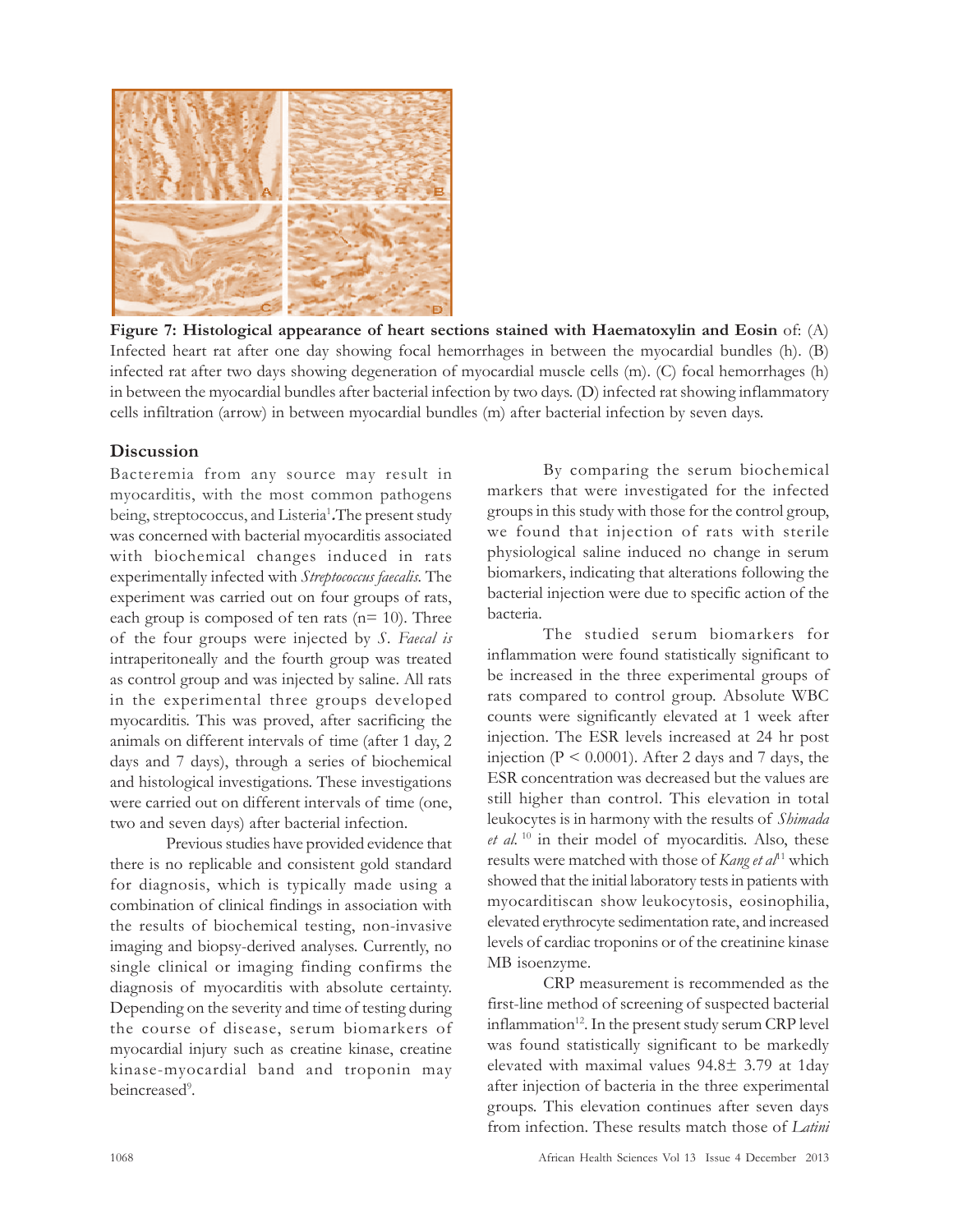et al<sup>13</sup> in which plasma CRP peaked later, between 24 and 48 h after the first symptoms in patients with myocardial infarction.

In the present study, serum level of creatine kinase (CK) and lactate dehydrogenase (LDH) was found statistically significant to be increased in the three experimental groups of rats compared to the control group. This elevation resembles that was found by Gupta et al<sup>14</sup>. Since the release rate is flow dependent, especially for CK-MB, early marker elevations may be of less significance than later, perhaps even lower, marker elevations. Myocardial release rates of biomarkers may also vary under different clinical conditions<sup>15</sup>.

Serum chemistry testing to look at end organ function is also imperative formyocarditis. In this study, serum liver enzymes were investigated and the results showed that the liver was aggressively affected with the bacterial infection. This was shown by the significantly elevation of AST, ALT and ALP enzymes in the infected groups of rats<sup>11</sup>.

It is clear from the work of a number of previous investigators that the measurement of enzymatic activity is an extremely sensitive index by which to detect alterations brought about by infections. Increases in serum levels of enzymes which are ubiquitous in their distribution, however, are less specific. Nevertheless, in this study elevated levels of enzymes of intermediary metabolism such as LDH and ALP indicate systemic response due to bacterial infection<sup>16</sup>.

In the present study, there was a trend towards a statistically significant elevation of serum ALT and ALP activity by 1 day. Between 3 days and 7 days, the activity returned to decrease. These results are in harmony with those of Theleman et al<sup>16</sup>. A rise in ALP activities has been linked with an increased osteoblastic activity and lack of bile flow. This had been demonstrated in pigs and in rats<sup>17</sup>.

The changes in amino transferases activities were consistent with histological evaluation that revealed enhanced hepatocellular oncosis in treated animals. Based on the nature of the histopathologic lesions, it showed aggressive changes in the tissues as shown in results previously, which indicates that liver injury occurred by the bacteria. The present study revealed that infection with bacteria altered serum enzyme levels toa greater degree. Thus, any external stressor, even at a sublethal dose can have atoxicological effect on the liver and other tissues and increased the level of LDH and CPK which all correlate to liver function and muscle lesions, including myocardial. Similarly, high levels of LDH in CSF have been associated with bacterial meningitis. In agreement with these findings, elevated levels of LDH were detectable in serum, brain and intestine of rat pups infected with Omp Ab ES compared with the control group. Multiplication of bacteria within the central nervous system compartment triggers a host response with an overshooting inflammatory reaction, which leads to brain parenchymal damage. The inflammatory response is due, in large part, to the activity of cytokines, which play an important role in deciding the ultimate outcome of an infection during meningitis<sup>18</sup>.

Renal dysfunction has been associated with adverse cardiovascular outcomes<sup>19</sup>. In the present study, kidney functions were investigated through estimation of serum blood urea nitrogen, serum creatinine and serum uric acid level. Serum urea was none significantly different in the three experimental groups when compared to the control group, but serum creatinine and uric acid levels were found statistically significant to be increased in the experimental groups after bacterial infection by two days then decreased after seven days from the bacterial infection. Serum blood urea nitrogen(BUN) levels, however, may provide supplemental information in regard to renal function as renal proximal tubule cells may increase BUN reabsorption in the setting of increased neurohormonal activation<sup>20</sup>, Therefore, our results indicate that renal function are not affected here by the bacterial infection. These findings are contradicted with those of Kang et al.<sup>11</sup> which showed increase in serum blood urea nitrogen level. The findings for serum creatinine level are in agreement with those of Kang et al.<sup>11</sup> while; they are contradicted with the findings of Thelemanet al<sup>16</sup>. The increase in serum uric acid can indicate inflammation in joint which associated with cardiovascular disease<sup>21</sup>. Phu et al.<sup>22</sup> stated that Staphylococci and Streptococci cause immune complex glomerulo-nephritis in 20% or more of cases, presenting as proteinuria, haematuria and renal impairment. This is contradicted with our results which showed that norenal impairment results from the bacterial infection.

# Conclusion

Many of these biomarkers will provide important new insights into pathophysiology and aid in the diagnosis and management of cardiovascular patients. However, as with all rapidly expanding fields,